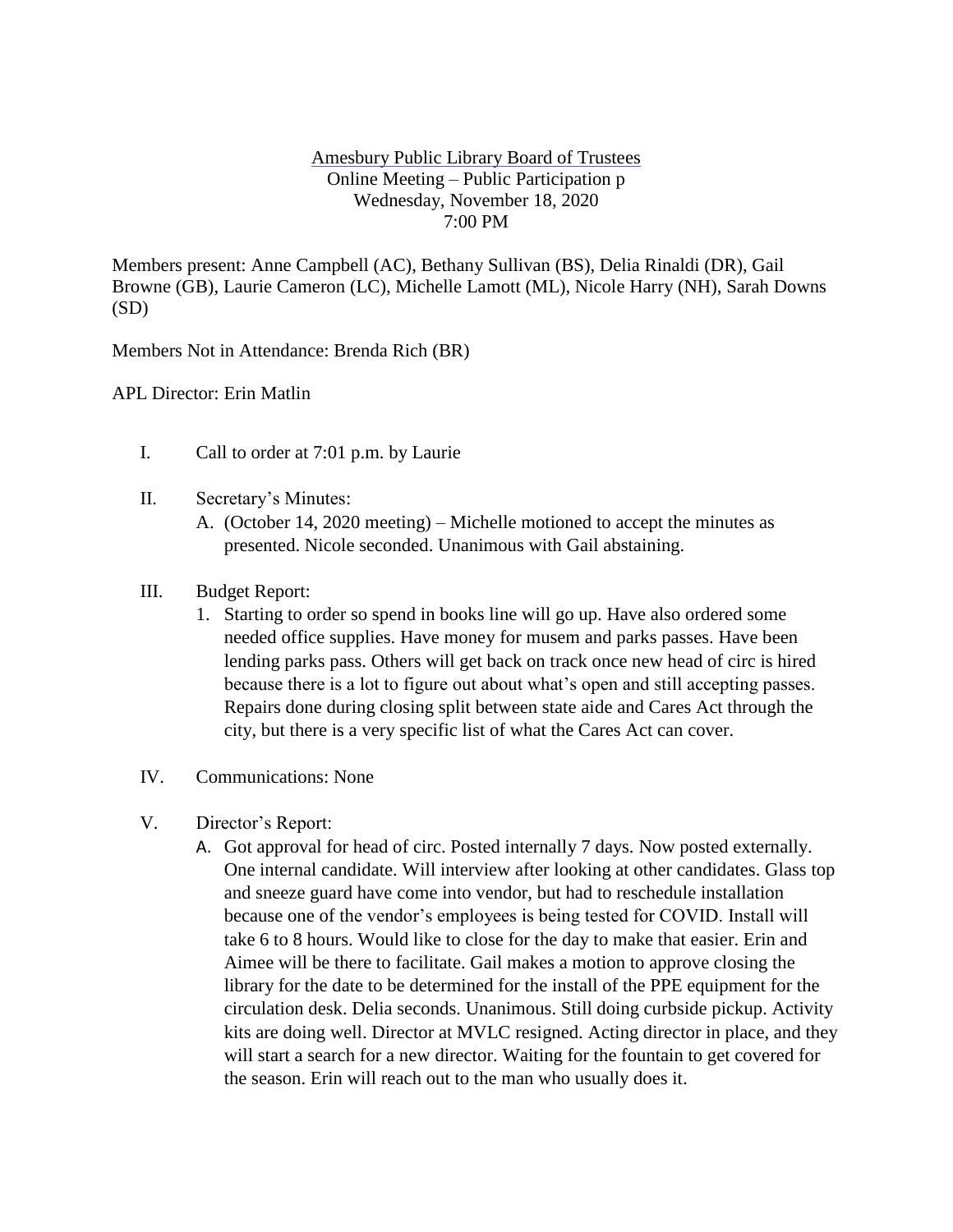## VI. Committee Reports:

A. Preservation committee: Update in packet. Met again last night. Doors are ongoing. Need one more coat of paint and hinges. DPW came to library today to look into making storage area near the vault for city documents that need to be secured. They say they can start work in December. Will need to submit a \$2,000 purchase order for the work and decide if the money will come from state aide. Need to work with Friends to clear out the bookshop so project can be done. That will also facilitate when work starts on windows. Might paint the space down there while they have the chance. Books can be boxed and donated to Better World Books.

Library was awarded funding for two capital improvement projects: front stairs – still getting quotes, but have not gotten any bids yet. Meghan revising to make it clear how big the project is. The other project is window restoration. Quote received from Window Woman. Work will last from January to May, done one side of the building at a time. Plexiglass will be put in while windows are being restored. Adding updating sills and trim to the project, which will cost \$20,000. Looking to get help from the city to pay for that. Doesn't make sense to do window restoration without those repairs.

Committee meeting monthly to keep discussions going. City is asking for capital improvement projects for the following year and want a five-year plan. Meghan put together a draft list informed by building inspector's report and committee's walk through. Discussing those priorities. Minutes will be in the next packet. Gail asks that Meghan's capital project list be included in packet as well. Gail's company has a professional relationship with Window Woman so she will have to recuse herself if we have to vote on anything related to that. City has ordered air filtration for all the buildings, so that will be coming soon which will help reduce heating costs. Gail points out we should try to use building maintenance line items for projects when possible to reflect costs of building upkeep.

- VII. Unfinished Business:
	- A. Library Service Update: Extended Saturday hours. Going well so far. Erin meets once a week with Meghan and Aimie about updating procedures. Looking into if we could allow patrons into building for pickup to save staff from going outside so much during colder weather or cutting down hours for curbside pickup during winter months. Exploring ideas and options. Some libraries that were open are going back to curbside hours with the number of cases going up.
	- B. Vacant Positions Update: Update above. Resumes going to city hall and will be sent to Erin once they're all in. Exploring changing pay rate for library assistant position since the responsibilities are a bit more than usual for an assistant.
	- C. Waiver Update: Paperwork submitted. Erin asked State Rep James Kelcourse to send a letter as well. Waivers will be presented to board in January. Will hear